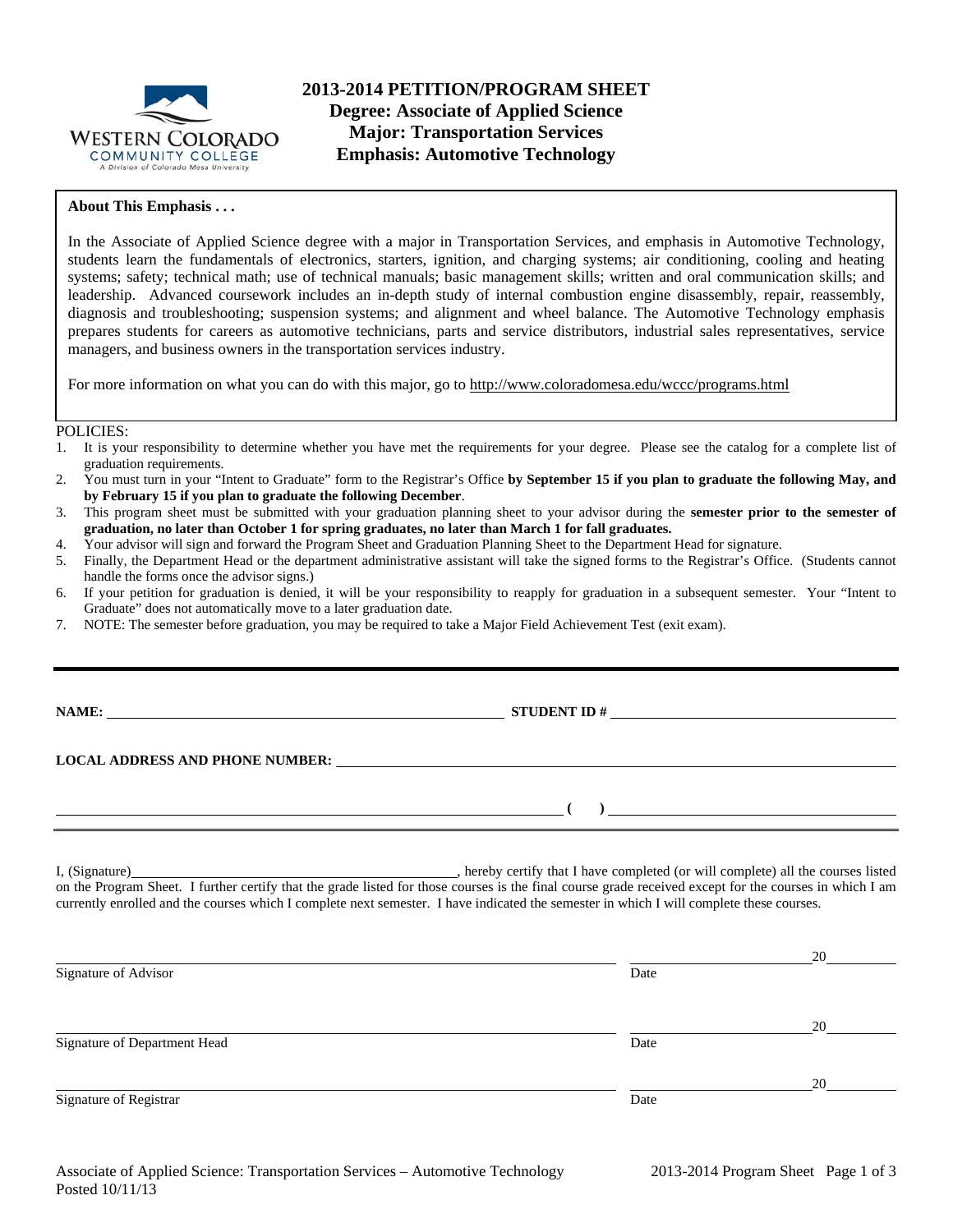#### **Students should work closely with a faculty advisor when selecting and scheduling courses prior to registration.**

Degree Requirements:

- 69 semester hours total (A minimum of 16 taken at CMU in no fewer than two semesters).
- 2.00 cumulative GPA or higher in all CMU coursework and a "C" or better must be achieved in coursework toward major content area.
- Pre-collegiate courses (usually numbered below 100) cannot be used for graduation.
- A student must follow the CMU graduation requirements either from 1) the program sheet for the major in effect at the time the student officially declares a major; or 2) a program sheet for the major approved for a year subsequent to the year during which the student officially declares the major and is approved for the student by the department head. Because a program may have requirements specific to the degree, the student should check with the faculty advisor for additional criteria. It is the student's responsibility to be aware of, and follow, all requirements for the degree being pursued. Any exceptions or substitutions must be approved by the student's faculty advisor and Department Head.
- When filling out the program sheet a course can be used only once.
- See the "Undergraduate Graduation Requirements" in the catalog for additional graduation information.

**GENERAL EDUCATION REQUIREMENTS** (Minimum 15 semester hours) See the current catalog for a list of courses that fulfill the requirements below. If a course is on the general education list of options and a requirement for your major, you must use it to fulfill the major requirement and make a different selection within the general education requirement.

| Course No Title                                                                       |   |  | Sem.hrs Grade Term/Trns |  |  |  |  |
|---------------------------------------------------------------------------------------|---|--|-------------------------|--|--|--|--|
| <b>Communication</b> (6 semester hours)                                               |   |  |                         |  |  |  |  |
| <b>ENGL 111 English Composition</b>                                                   | 3 |  |                         |  |  |  |  |
| <b>ENGL 112 English Composition</b>                                                   | 3 |  |                         |  |  |  |  |
| $-OR-$                                                                                |   |  |                         |  |  |  |  |
| ENGL 111 English Composition and                                                      | 3 |  |                         |  |  |  |  |
| SPCH 101 Interpersonal Communication or                                               | 3 |  |                         |  |  |  |  |
| SPCH 102 Speechmaking                                                                 | 3 |  |                         |  |  |  |  |
| <b>Mathematics: Minimum Math 107 Career Mathematics (Minimum</b><br>3 semester hours) |   |  |                         |  |  |  |  |
|                                                                                       | 3 |  |                         |  |  |  |  |

**Social Sciences, Natural Science, Fine Arts, or Humanities or Selected Applied Studies Courses\*** (Minimum 6 semester hours) \_\_\_\_\_\_ \_\_\_\_ \_\_\_\_\_\_\_\_\_\_\_\_\_\_\_\_\_\_\_\_\_\_\_\_ 3 \_\_\_\_\_ \_\_\_\_\_\_\_\_

\*Please see your advisor for requirements specific to this program.

\_\_\_\_\_\_ \_\_\_\_ \_\_\_\_\_\_\_\_\_\_\_\_\_\_\_\_\_\_\_\_\_\_\_\_ 3 \_\_\_\_\_ \_\_\_\_\_\_\_\_

### **Choose 29 semester hours from:**

TSTA 245 Manual Drive Train (4) TSTG 135 Electrical Component Repair (2) TSTA 247 Automatic Drive Train Service (4) TSTG 140 Job Shop (4) TSTA 265 Engine Control Services (2) TSTG 170 Practical Application (4) TSTA 267 Body and Chassis Controls (2) TSTG 175 Hydraulic Brake Service (2) TSTA 275 Alignment and Suspension Service (3) TSTG 195 Climate Control Service (2)<br>TSTA 287 Engine Performance and Emissions (2) TSTD 265 Diesel Engine Controls (3) TSTA 287 Engine Performance and Emissions (2) TSTA 289 Alternative Fueled Vehicles (2) TSTG 240 Advanced Job Shop (4) TSTD 285 Diesel Fuel Injection (2) TSTG 270 Advanced Practical Applications (4) TSTG 115 Gas Engine Reconditioning (4) WELD 151 Introduction to Welding (3)

Course No Title Sem.hrs Grade Term/Trns

### **OTHER LOWER DIVISION REQUIREMENTS**

|          | <b>Wellness</b> (2 semester hours) |  |
|----------|------------------------------------|--|
| KINE 100 | Health and Wellness                |  |
| KINA 1   |                                    |  |

## **ASSOCIATE OF APPLIED SCIENCE: TRANSPORTATION SERVICES – AUTOMOTIVE TECHNOLOGY COURSE REQUIREMENTS**

(52 semester hours)

# **Required Courses:** 23 semester hours)

| TSTC 100        | Intro to Transportation Services 1     |                             |  |
|-----------------|----------------------------------------|-----------------------------|--|
| TSTC 101        | Vehicle Service and Inspection 2       |                             |  |
| TSTC 110        | <b>Engine Fundamentals</b>             |                             |  |
| TSTC 130        | Electrical Fundamentals                | 2                           |  |
| TSTC 140        | Drive Train Fundamentals               |                             |  |
| <b>TSTC 160</b> | Electronic Control Systems             | 2                           |  |
| TSTC 170        | Chassis Fundamentals                   |                             |  |
| TSTC 171        | <b>Brake System Fundamentals</b>       | $\mathcal{D}_{\mathcal{L}}$ |  |
| TSTC 180        | <b>Fuel System Fundamentals</b>        |                             |  |
| TSTC 190        | Climate Control Fundamentals 1         |                             |  |
|                 |                                        |                             |  |
| TSTG 120        | <b>Industrial Safety Practices</b>     | 3                           |  |
| TSTG 150        | <b>Fluid Power</b>                     |                             |  |
| TSTG 220        | <b>Industry Employment Practices 3</b> |                             |  |

#### **Choose 29 semester hours from list below.**

|        |         |                                                 |  | the company of the company of     |
|--------|---------|-------------------------------------------------|--|-----------------------------------|
|        |         |                                                 |  |                                   |
|        |         |                                                 |  |                                   |
|        |         |                                                 |  |                                   |
|        |         |                                                 |  |                                   |
|        |         |                                                 |  | the contract of the contract of   |
|        |         |                                                 |  | the control of the control of the |
|        |         |                                                 |  |                                   |
| ______ |         | the contract of the contract of the contract of |  |                                   |
|        |         | <b>Contract Contract Contract Contract</b>      |  |                                   |
|        | __ ____ |                                                 |  |                                   |

**Additional expenses** – Students entering the program may be required to purchase or have hand tools and appropriate clothing and safety gear with a total cost of approximately \$1675.00. This does not include cost of required textbooks. These costs may vary with student need and brand or quality of tools or equipment purchased. All safety glasses must meet the minimum industry safety standard of Z-87 with side shields.